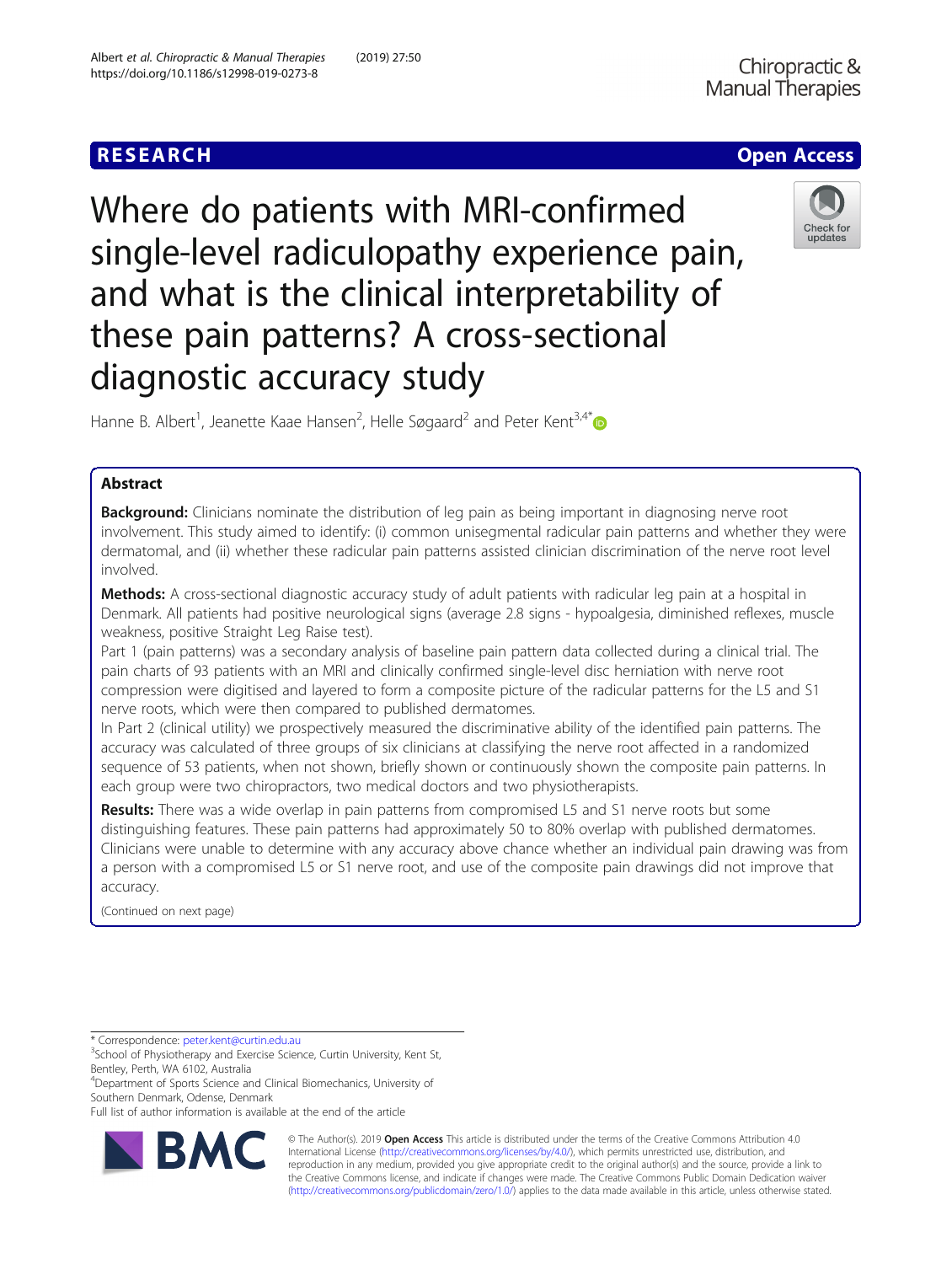# (Continued from previous page)

**Conclusions:** While pain distribution may be an indication of radiculopathy, pain patterns from L5 or S1 nerve root compression only approximated those of sensory dermatomes, and level-specific knowledge about radicular pain patterns did not assist clinicians' diagnostic accuracy of the nerve root impinged. These results indicate that, on their own, pain patterns provide very limited additional diagnostic information about which individual nerve root is affected.

Keywords: Disc herniation, Spinal nerve roots, Radiculopathy, Pain drawings, Dermatomes, Discrimination, Diagnostic accuracy

# Background

Low back pain (LBP) with radiating leg pain secondary to a lumbar disc herniation (radiculopathy) is experienced by approximately 5% of all people during their lifetime [\[1,](#page-9-0) [2](#page-9-0)] but accounts for a disproportionate 30% of treatment expenditure for LBP [[3](#page-9-0)]. Radicular pain is usually due to a combination of inflammation and ischemic compression of the nerve root [\[4](#page-9-0)], collectively referred to as nerve root irritation.

Appropriate treatment depends upon an accurate diagnosis. The diagnosis of radiculopathy currently depends upon a physical examination, nerve root compression signs, imaging (MRI or CT) and features within the patient history that are believed to be discriminative, such as the location and nature of the pain. In 2012 a Delphi consensus study that developed an assessment schedule for patients with low back-associated leg pain in primary care, 98% of participants rated the distribution of pain in the leg as an important contributor to the diagnosis of nerve root involvement - the highest rated item [[5\]](#page-9-0).

Pain radiation from the low back into the leg can be of somatic, neurogenic or visceral origin. Somatic pain originates from musculoskeletal tissue, such as a joint or muscle [[6](#page-9-0)]. Neurogenic pain is a response to irritation or damage of nerve tissue and may radiate a considerable distance from the site of neural compromise. Visceral pain originates from an internal organ, such as the kidney. Somatic and visceral referred pain are believed to be diffuse, felt deep and is difficult to localise [[6,](#page-9-0) [7\]](#page-9-0). In contrast, radicular pain is believed to be easier to localise, tends to be a sharp pain and may follow a pain distribution corresponding to a dermatomal pattern.

A dermatome is a cutaneous sensory area that receives its nerve supply from a specific nerve root. Charts of these sensory distributions have been made from experimental studies, however there is considerable variability in their results [[8\]](#page-9-0). Muscles can also have distinctive pain patterns (myotomes), as can skeletal structures (sclerotomes) [[8](#page-9-0)], due to these structures arising from different embryonic tissues.

Pain distribution may be a useful input to a cluster of signs and symptoms that diagnose radiculopathy. However, based on the notion that individual dermatomes predominantly receive their innervation from a single nerve root, there has also been a belief that radicular pain in a certain dermatomal distribution can predict the level of nerve root irritation. Clinical circumstances where precision about the nerve root level involved is particularly important include when injections or surgery are being planned, although in the case of surgery, what is observed during surgery can be the most influential reference standard. But it has long been recognised that dermatomes have wide overlap and considerable variability between individuals [\[9](#page-9-0)] and there is some evidence that radicular pain is often not dermatomal  $[10-12]$  $[10-12]$  $[10-12]$  $[10-12]$ . So, there are three considerations here, (i) the contribution of pain distribution to the diagnosis of radiculopathy, (ii) the contribution of pain distribution to discriminating which nerve root is affected, and (iii) the relationship between pain distribution and dermatomes.

Even if the distribution of radicular pain were not dermatomal, it is still theoretically possible that such pain patterns could be adequately stereotypical to provide some diagnostically useful discrimination between affected nerve root levels. Rankine et al. [\[13](#page-9-0)] showed that a stepwise discriminant analysis of pain and numbness patterns was able to distinguish between 60% of patients with L4, L5 or S1 nerve compression. Clearly, numbness and pain are not the same phenomenon and may potentially neither co-exist or colocate. They concluded that pain patterns may have a role in predicting the compression level in patients with unisegmental radiculopathy but have limited diagnostic discrimination in the broader population of patients with back-related leg pain [\[13\]](#page-9-0). Therefore, we were interested in whether unisegmental L4, L5 and S1 radicular pain patterns were discriminative and whether clinicians' discriminative ability could be improved by exposure to those pain patterns.

The aims of this study were to: (i) identify L4, L5 and S1 radicular pain patterns and judge whether they were dermatomal, and (ii) determine if these pain patterns were clinically discriminative of the nerve root level involved.

# Methods

This cross-sectional diagnostic accuracy study used two sources of data: (Part  $1$  – Pain patterns) a secondary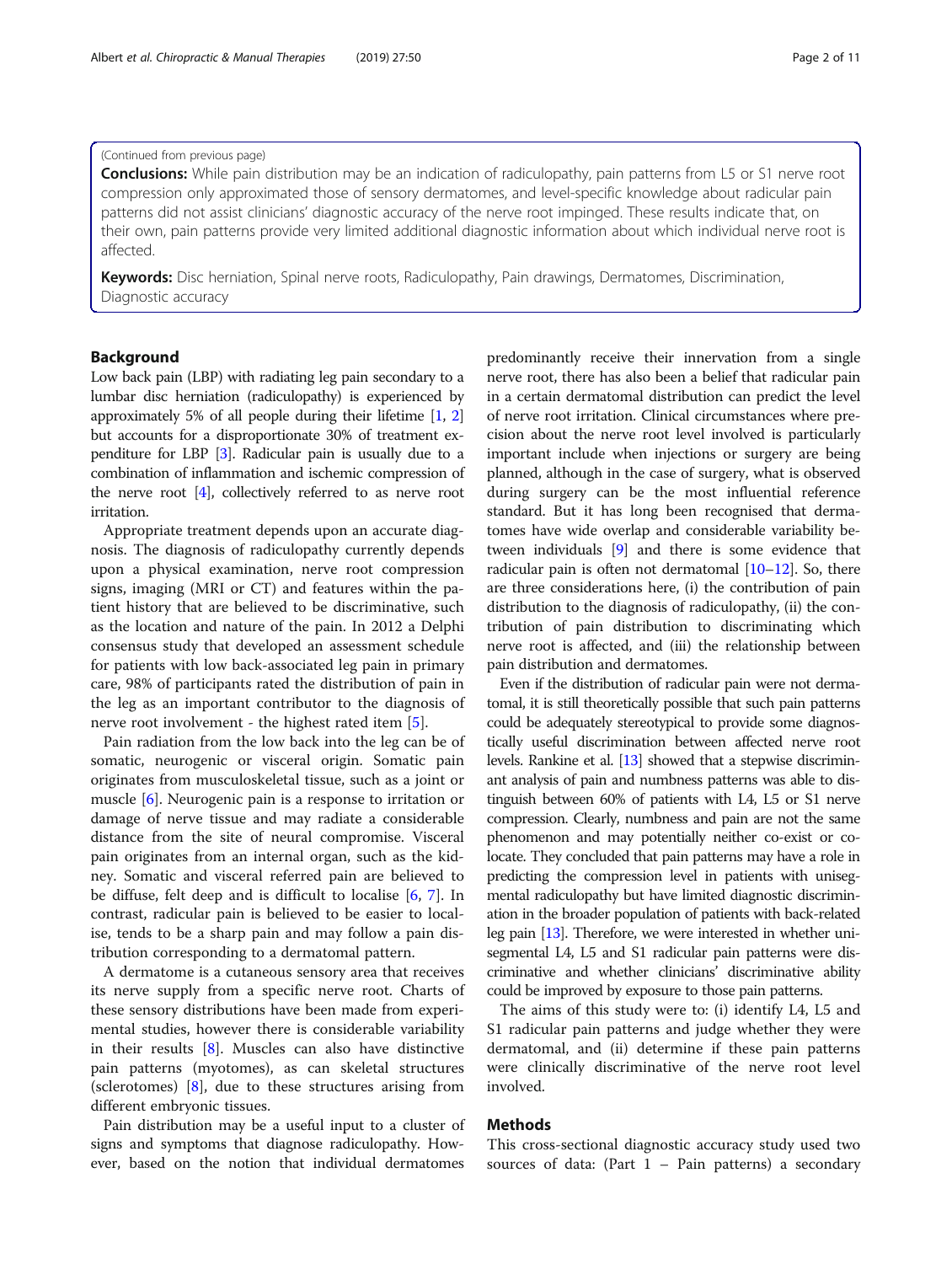analysis was performed of baseline data collected during a randomized controlled clinical trial (RCT), and (Part 2 – Clinical utility) data were prospectively collected to measure the discriminative ability of the identified pain patterns.

# Part 1 – pain patterns Patient sample

Data from the single-blind RCT had been prospectively collected at the Medical Department of the Spine Centre of Southern Denmark, which is an outpatient secondary care hospital department. Detailed descriptions of the trial procedures have been published elsewhere [\[14](#page-9-0)]. Briefly, consecutive patients were included between November 2000 and December 2001 if they were 18–65 years of age and had all of the following: radicular pain to the knee or more distally in one or both legs, leg pain > 3 on a 1–10 point scale at first visit to the clinic, and a duration of radiculopathy between 2 weeks and 1 year. Patients were excluded if they would have been unable to participate in the rehabilitation protocol, had a spinal tumor, previous back surgery, were pregnant, or if their health status was associated with any pending litigation. Informed consent was obtained from all individual participants included in the study.

At baseline, a medical history was obtained and a thorough physical examination of the spine and lower extremities, including assessments of paraesthesia, anaesthesia, straight leg raise, reflexes and muscle testing, were undertaken for all patients by the same examiner who was blinded to treatment allocation. Patients selfcompleted a questionnaire pack that included anterior and posterior full-body pain drawings. At baseline, almost all (95%,  $n = 172$ ) patients had between two and four positive neurological signs (hypoalgesia, diminished reflexes, muscle weakness, positive Straight Leg Raise test), with a mean of 2.8 signs.

Immediately following their baseline clinical examination, all participating patients also underwent an MRI examination that was obtained in an open low field 0.2 T, MRI unit using a body spine surface coil. Patients were positioned in supine with extended hips and knees, producing a slight lumbar lordosis.

The imaging protocol consisted of one localizer and four imaging sequences:

- Localizer sequence, 40/10/40 (TR/TE/flip angle), two coronal and three sagittal images in orthogonal planes, one acquisition in 32 s.
- Sagittal T1-weighted spin echo, 621/26 (TR/TE),  $144 \times 256$  matrix, 300 mm FOV, and 11 4 mm slices, distance factor 0.20, two acquisitions in 6:01 min.
- Sagittal T2-weighted turbo spin echo, 4609/134 (TR/effective TE),  $210 \times 256$  matrix, 300 mm FOV,

and 11 4 mm slices, distance factor 0.20, two acquisitions in 8:42 min.

- Axial T1-weighted spin echo, 720/26 (TR/TE),  $192 \times 256$  matrix, 240 mm FOV, and 15 5 mm slices, distance factor 0.25, two acquisitions in 8:49 min.
- Axial T2-weighted turbo spin echo, 6415/134 (TR/ effective TE),  $180 \times 256$  matrix, 250 mm FOV, and 15 5 mm slices, distance factor 0.25, one acquisition in 7:49 min.
- Axial images were performed on the three lower lumbar levels. If protrusions were present at higher lumbar levels, relevant supplementing axial series were performed.

The axial sequences (both T1 and T2 weighted), which are central to the diagnosis of herniations and nerve root compromise, were performed at the three lowest levels on all patients (five images each per level). If there were herniations or nerve root compromise at levels in the upper lumbar spine, additional axial sequences were performed at those levels. The slice thickness was 5 mm for axial images to compensate for the low signal-to-noise ratio due to a smaller field of view as compared to the sagittal sequences, for which 4 mm slices were used. Between 16 to 24 slices were obtained, depending on the size of the person.

All MRIs were evaluated by the same consultant radiologist, who was experienced in the use of a standardized research protocol for describing disc lesions [[15](#page-9-0)] and blinded to each patient's clinical characteristics. Intervertebral discs were classified as: normal, bulging, focal protrusion, broad-based protrusion, extrusion and sequestration, based on the American Society of Radiologists classification at that time  $[16, 17]$  $[16, 17]$  $[16, 17]$  $[16, 17]$ . In a previous study, that included the ratings of the same consultant radiologist, the test-retest reproducibility of localization of disc herniation using this protocol was kappa 0.72  $(0.55-0.89)$  [\[15](#page-9-0)]. The spinal level of the compressed nerve root was identified by reference to the vertebral location of the axial slice, the sagittal location of the disc lesion and the location of the nerve root relative to others at that vertebral level. Nerve root compromise was classified as; no contact, contact, displacement, compression of nerve root. The test-retest reproducibility of identifying nerve root lesions using this protocol was kappa 0.82 (0.70–0.94) [\[18\]](#page-9-0).

# Pain drawings

Patients were asked to indicate the distribution of their pain by drawing on a pain chart. Their drawing was then discussed with the examiner to ensure comprehension, precision and that numbness and paraesthesia had not been registered as pain. As almost all patients drew with lines and/or zig-zags, prior to electronically scanning the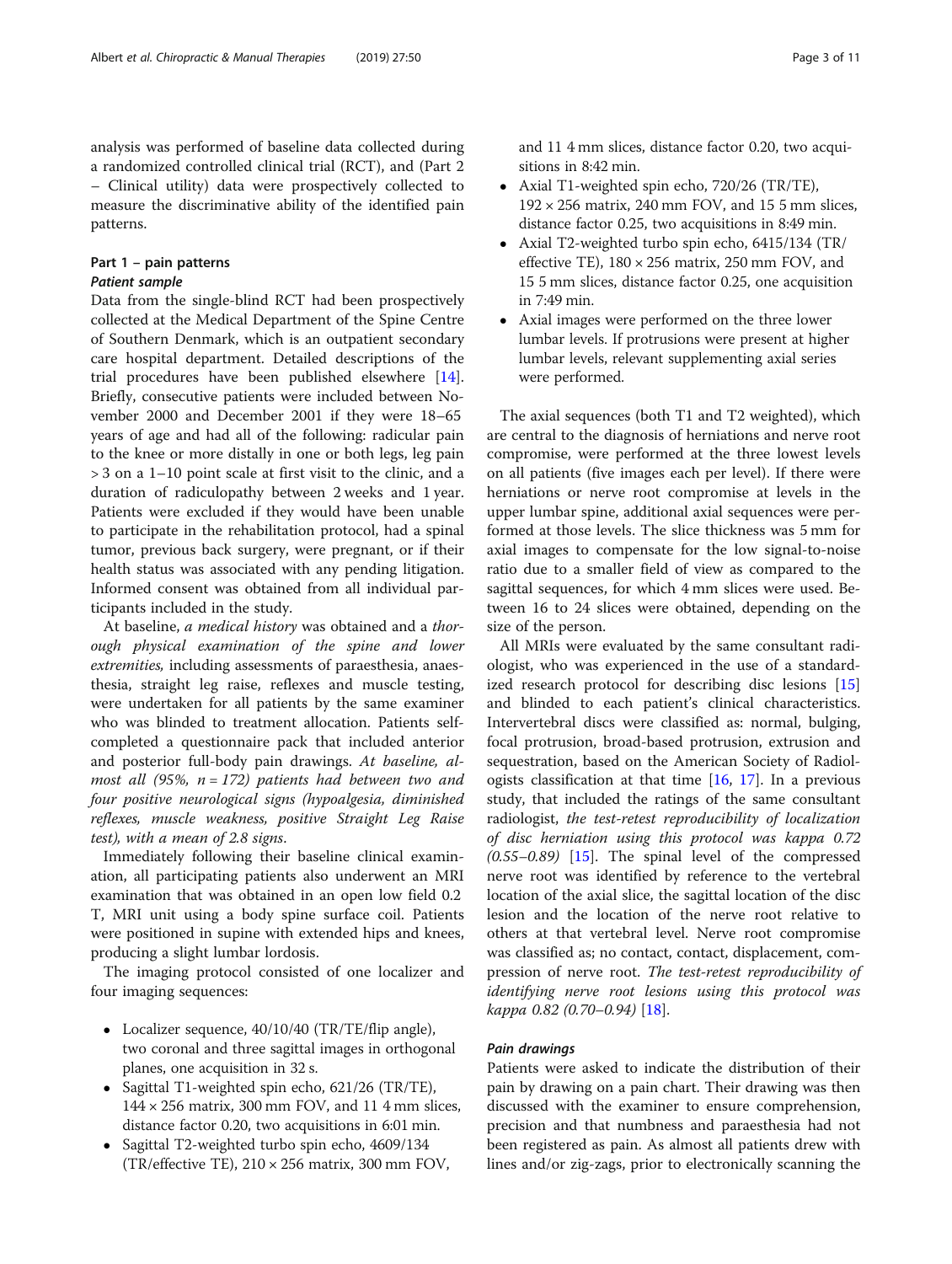pain chart, the total painful area was delineated by manually filling in the areas while respecting its outside boundaries (Fig. 1).

Each pain drawing was scanned into an electronic image via a standardized process: (i) all drawings were physically the same size, (ii) they were digitised using the same high-quality scanner calibrated with the same settings, (iii) any drawings indicating unilateral left sided pain were mirror-imaged so that all drawings indicated right-sided pain, (iv) all electronic images from patients with same MRI-confirmed disc-level herniation were imported into a single, multi-layered (composite) Adobe Photoshop CS3 file (Adobe Systems Incorporated, San Jose, California, USA). Each disc level-specific composite file was grey-scaled with the overall transparency of each layer calibrated so that the total density of all layers summed to 100%. Therefore, the density (darkness) of the grey scale pain areas on the composite images was representative of the proportion of patients who described pain in that area.

As it eventuated that there were only 5 patients with L4 nerve root irritation in the sample, and as we believed these to be too few to be representative, composite images were created for the L5 nerve root and S1 nerve root only. These composite images were compared with

two common dermatomal images, those of Sherrington [[19\]](#page-9-0) and of Keegan and Garrett [[20\]](#page-9-0), and a subjective judgement made as to their similarity. We adapted the criteria of Murphy et al. [[11](#page-9-0)], who judged a composite pain pattern to be non-dermatomal if the main commonality of the pain distribution was not contained within the area suggested by the dermatome chart to represent the cutaneous distribution of the involved nerve root. Our adaptation was to subjectively judge the proportion of the main commonality that was contained by the dermatome. As Rankine et al. [[13\]](#page-9-0) found that psychological distress minimally affected the utility of patients' pain distribution for classifying the vertebral level of radiculopathy, therefore in our study, the presence of psychological distress was not an exclusion criterion, so that the sample would be more representative of the usual spectrum of patients in clinical practice.

Of the original 181 patients who participated in the RCT, the pain charts from 93 patients were included in this study. The reasons for exclusion were: multilevel disc lesions observed on MRI or L4 nerve root involvement. The pain drawing and MRI scan were obtained on the same day.

In the current study, the reference standard was the empirically-derived unisegmental radiculopathy pain

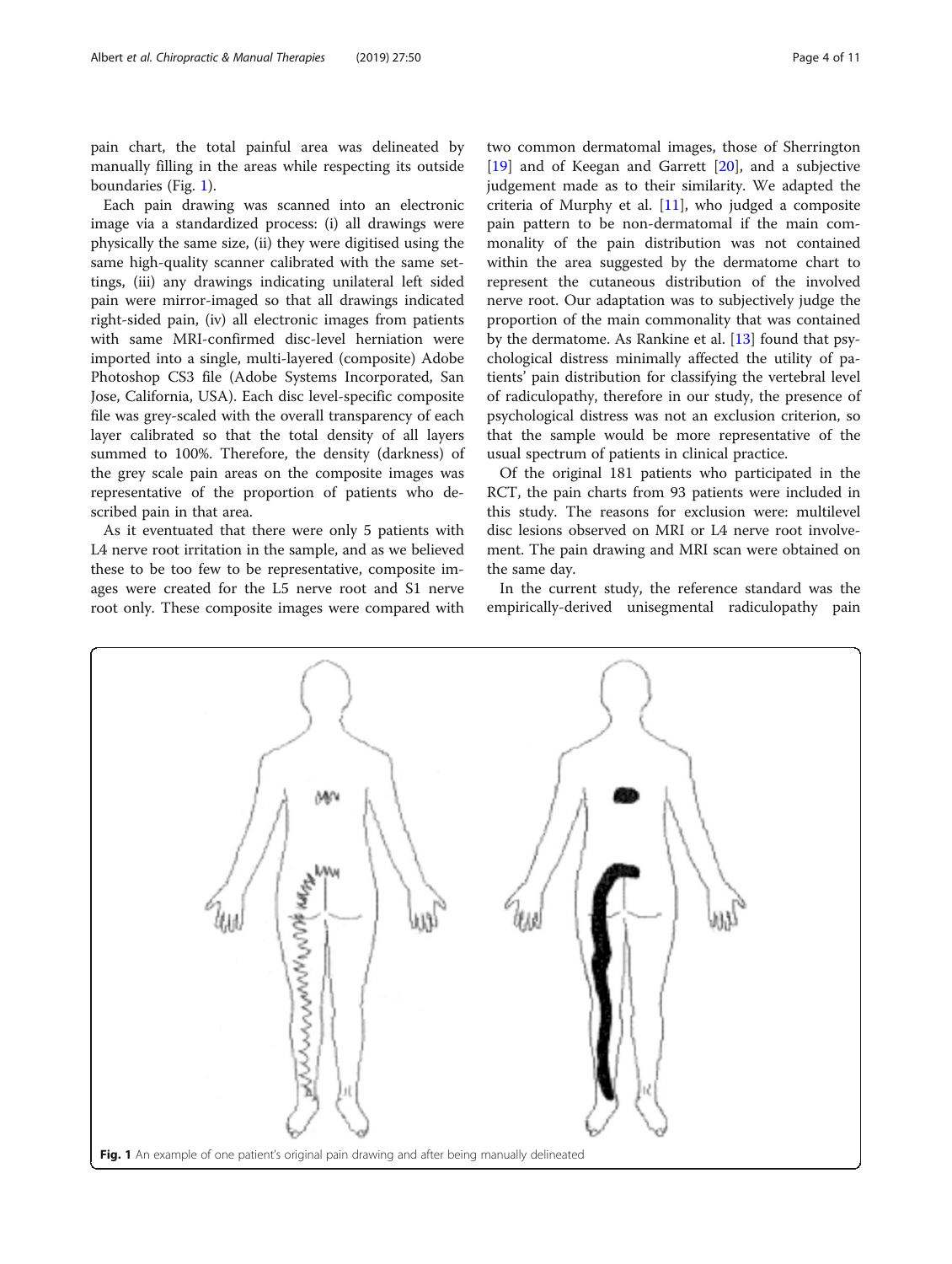distributions. This study did not seek to determine the association between the reference standard of predefined, commonly accepted dermatomal distributions and the presence of clinical or MRI findings, such as undertaken by Beattie et.al (2000) [[10\]](#page-9-0). Instead, we took the empirical approach of 'letting the pain drawing do the talking' where all the pain drawings for MRI and clinically-confirmed unisegmental radiculopathy contributed to the collective image that defined pain distribution for that nerve root level. Only then did we look for an association with commonly accepted dermatomes. These two modes of inquiry address different research questions.

## Part 2 – clinical utility

In this context, we use the term 'clinical utility' to refer to the extent to which a test has the capacity to improve health outcomes [\[21](#page-9-0), [22](#page-9-0)].

# Clinician sample

Participants in this component were 18 clinicians - six physiotherapists, six medical doctors and six chiropractors – purposefully selected from a convenience sample at the Medical Department of the Spine Centre of Southern Denmark, so that two from each profession were in each of three groups. Based on our sample size estimate (see below), individuals in each group were given the task of classifying which of 53 randomly selected individual pain charts came from patients who had an L5 or S1 radiculopathy. Clinicians knew that the pain charts came from patients with either an L5 or S1 radiculopathy but were blind to all other clinical information about individual patients. This was a dichotomous choice for clinicians, as all of the randomly-selected 53 patients (26 with L5 and 27 with S1 radiculopathy) had an MRI and clinically confirmed, single-level radiculopathy involving only one of these nerve roots. A study flow chart is shown in Fig. 2.

However, the test conditions were different across the groups. Group 1 was not shown the composite pain charts and therefore classified the pain charts based on their previous experience. Group 2 studied the composite pain charts for 2 min and then completed the task using a combination of their previous experience and the memory of the composite drawings. Group 3 could refer to the composite pain charts when classifying each individual pain chart. This design allowed the discriminative ability of the identified pain patterns to be tested, as the groups' knowledge of the pain patterns ranged from no knowledge through to the pain patterns being visible as they classified each patient as being likely to have either L5 or S1 radiculopathy. Our hypothesis was that exposure to the pain patterns would increase the clinicians' discriminative ability. The sequence of the pain charts was



randomized using Microsoft Excel (Microsoft Corp, Redmond, WA, USA). The nerve root judgements of each clinician were compared to the actual radiculopathy level for each patient and these data were double-entered in the data management system Epidata (Epidata 3.1, The EpiData Association, Odense, Denmark) by two research secretaries.

## Sample size calculation

Using Altman's formula, we powered the study to arbitrarily detect a difference between one group's 80% correct ratings and a second group's 70% correct ratings, with a power of 80% [[23\]](#page-9-0).

The choice of powering the study to detect a difference of 10% was based on our opinion that smaller between-group differences were unlikely to be clinically important. The resultant sample size required to detect this difference was 294, so we collected 318 ratings within each of the three groups (53 ratings from 6 observers), which was 954 ratings collectively across the three groups.

# **Comparisons**

The proportion of correct ratings for each clinician group was calculated and tested for significant differences across groups using Bonferroni-adjusted inferential confidence intervals [\[24](#page-9-0)]. The alpha level for each comparison was determined using the following calculation: 'alpha/number of comparisons' =  $(n x (n-1))/2$ . As there were 3 pair-wise comparisons, the alpha level for any pair-wise comparison was reset to  $(0.05/3) = 0.017$ .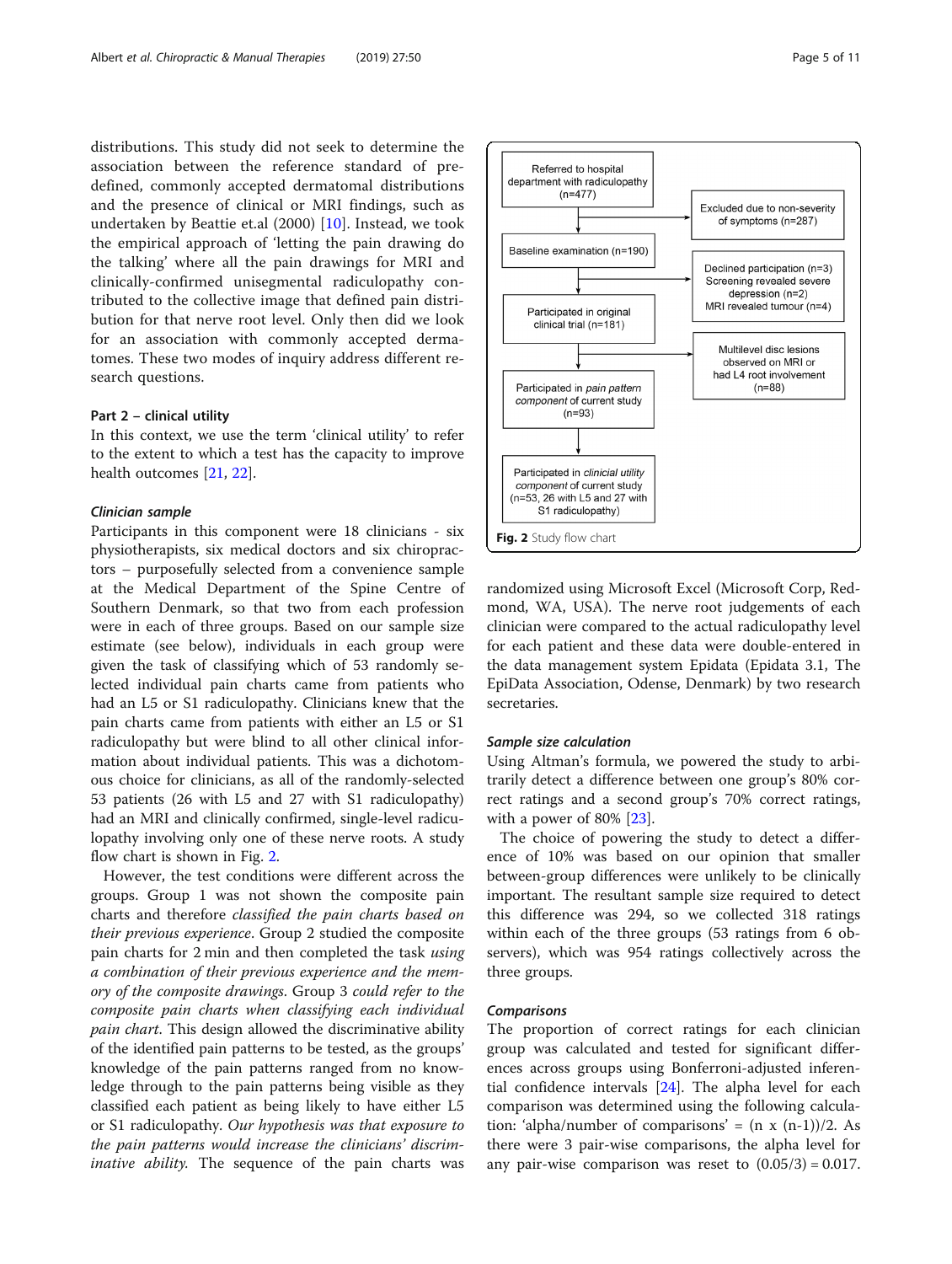Inferential confidence intervals are Bonferroni-adjusted so that if no numerical overlap occurs between compared confidence bands, a difference between proportions can be concluded with 95% confidence, and these were calculated using Microsoft Excel (Microsoft Corp, Redmond, WA, USA).

The proportion of clinicians who correctly classified whether each patient's radiculopathy was due to an L5 or S1 nerve root irritation was calculated, as were the sensitivity, specificity and likelihood ratios of their judgements. A potential difference in clinicians' classification accuracy between nerve root levels was examined using a Mann-Whitney-U Test (IBM SPSS v19, Armonk, NY, USA). Every MRI was coded and clinicians were making a dichotomous choice between nerve root levels (L5 or S1). Any cases with missing responses were dropped from the analysis.

# Results

# Sample

The included patient cohort ( $n = 93$ ) had a mean age of 43.6 (SD 9.74) years and 45.2% were female. The median category of episode duration for their radiculopathy was 0.5 to 3 months, the median of their low back pain intensity score was 6.0 (IQR2.0–7.0) on a 0–10 scale, and was 4.0 (IQR 2.0–7.0) for their leg pain.

The distribution of vertebral level radiculopathy in the sample was 39 patients (41.9%) with L4/5 disc herniation and L5 nerve root irritation. Their nerve root compromise was classified as; no contact  $(n=3)$ , contact  $(n=11)$ , displacement ( $n = 19$ ), compression of nerve root ( $n = 6$ ).

There were 54 patients (58.1%) with L4/5 disc herniation and S1 nerve root irritation. Their nerve root compromise was classified as; no contact  $(n = 5)$ , contact  $(n = 13)$ , displacement  $(n = 21)$ , compression of nerve root ( $n = 15$ ). An overall visual characteristic of their radicular pain was that in 80.6% of the 93 patients, the pain was in a continuous band radiating into the leg.

# Pain patterns

# L5 nerve root

In these patients  $(n = 39)$ , the pain distribution of L5 nerve root irritation commonly radiated in a longitudinal band from the centre of the lumbar area, diagonally across the central gluteal region, postero-laterally down along the thigh and calf to the ankle. In addition, pain was experienced antero-laterally along the thigh and calf to the dorsum of the foot (Fig. [3](#page-6-0)).

# S1 nerve root

Patients with an S1 nerve root irritation  $(n = 54)$  reported pain radiating in a longitudinal band from the centre of the lumbar area, diagonally across the central gluteal region, posteriorly down along the thigh and calf to the ankle (Fig. [4\)](#page-7-0).

Our subjective judgement was that approximately 50% of the main commonality in the L5 pain pattern was contained by the L5 dermatomes described both by Keegan and Garrett  $[20]$  $[20]$  $[20]$ , and by Sherrington  $[19]$  $[19]$ . Approximately 60% of the main commonality in the S1 pain pattern was contained by the Keegan and Garrett S1 dermatome [\[20\]](#page-9-0), and approximately 80% by Sherrington S1 dermatome [\[19](#page-9-0)].

# Clinical utility

The 18 clinicians who participated in this component of the project had been practising clinically for a mean of 13.9 years (SD 7.8) and been working as a clinician assessing back pain for a mean of 8.1 years (SD 5.9). Exactly half (50.0%, 9) were female.

The proportion of pain charts that were correctly classified by clinicians as being either from a patient with an L5 or S1 nerve root irritation was approximately that expected by chance (54.4 to 54.8%). The proportion correctly classified by each individual clinician ranged from 41.5 to 64.2%. There was no statistical difference across the three groups as they varied by less that 1% in classification accuracy, indicating that exposure to the composite pain drawings had no effect on clinicians' classification accuracy (Table [1](#page-8-0)). At a whole group level, the sensitivity for judgements about the L5 root level was 55.6% (95%CI 51.0 to 60.0%), specificity 46.3% (41.9 to 50.8%), positive likelihood ratio 1.04 (0.92 to 1.16) and negative likelihood ratio 0.96 (0.84 to 1.10). At the S1 level these were sensitivity 53.7% (49.2 to 58.1%), specificity 44.4% (40.0 to 49.0%), positive likelihood ratio 1.16 (1.03 to 1.31) and negative likelihood ratio 0.85 (0.74 to 0.97). The amount of missingness in the clinicians' ratings was (11/954 =) 1.2%. The contingency table data for the L5 root level were 260 true positives, 255 false positives, 208 false negatives, 220 true negatives and for the S1 level were 255, 260, 200, 280 respectively.

For each of these 53 patients, the number of clinicians who correctly classified the nerve root level of their radiculopathy ranged from 1 to 17, out of an available maximum of 18 clinicians. On average, the number of clinicians who correctly rated each patient's vertebral level was 9.7 (SD 5.0). There was no evidence  $(p > 0.60)$ that clinicians' classification accuracy varied across the two nerve root levels. Classification accuracy ranged from 6 to 94% for individual patients and this variability probably reflects how stereotypical the pain pattern was of each individual patient.

# **Discussion**

The first aim of this study was to identify L4, L5 and S1 radicular pain patterns and judge whether they were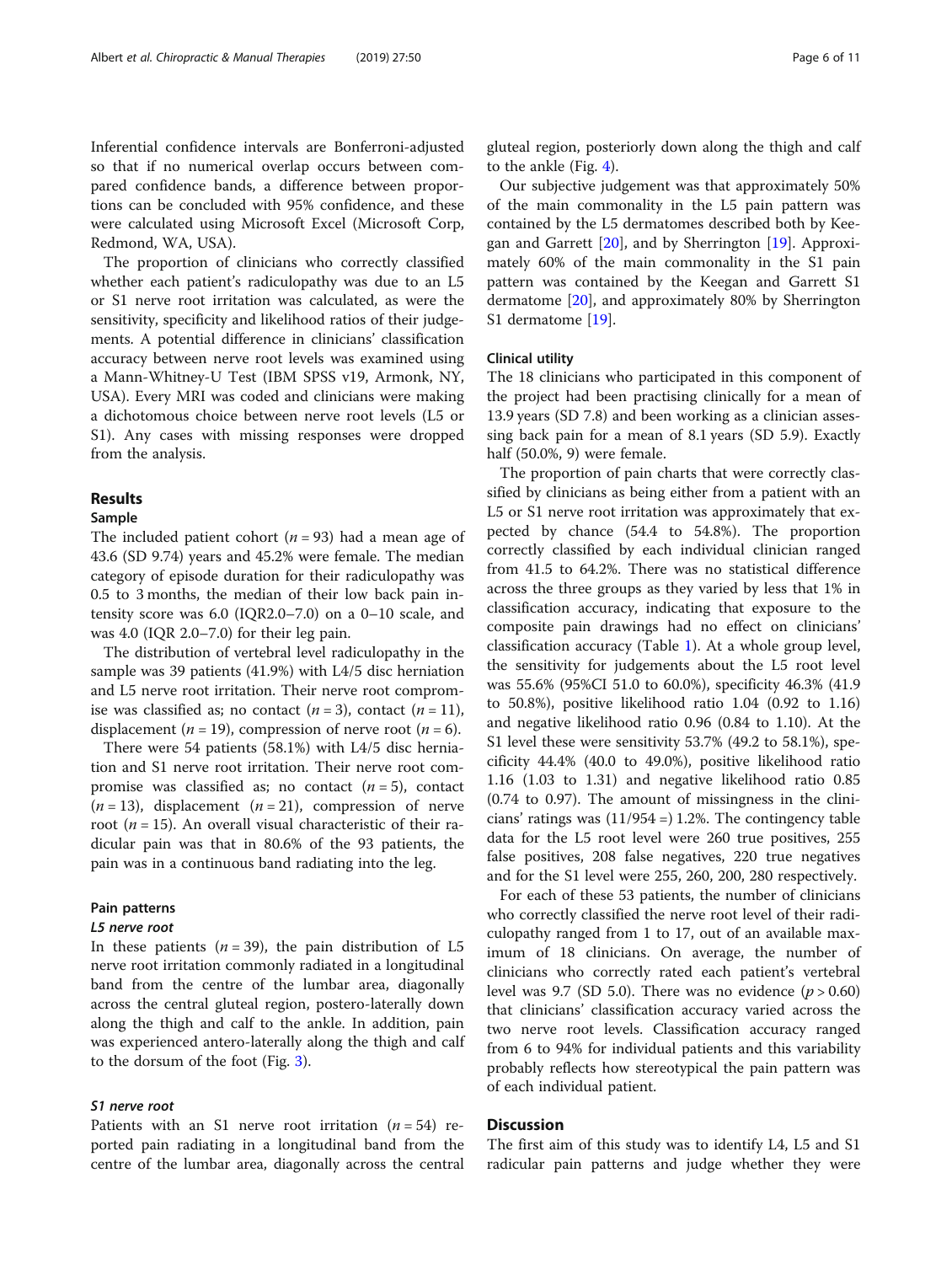<span id="page-6-0"></span>

Fig. 3 Pain pattern with L5 nerve root irritation

dermatomal. Stereotypical pain patterns for L5 and S1 radiculopathies were identified and found to only approximate dermatomal patterns, especially for L5 radicular pain. There were too few patients with L4 radiculopathy for a stereotypical pain pattern to be identified. The second aim of this study was to identify if these radicular pain patterns were clinically discriminative of the nerve root level involved, and no evidence above chance was found that they were.

# Pain patterns

Our finding that the composite pain distributions only approximated dermatomes is similar to that of Murphy et al. [[11\]](#page-9-0) where only a third of their 169 patients displayed pain contained within the appropriate dermatome. Our findings also are similar to those of Taylor et al. [[12\]](#page-9-0) who investigated radicular pain and reported that 1% or less of their 181 patients' pain patterns overlapped 50% or more with the appropriate dermatome, and that between only 4 and 77% had *any* overlap of their pain pattern and the appropriate dermatome. There could be several reasons for this non-concordance of pain and dermatomes. It may be that the pain distribution is not only dermatomal but a combination of dermatomal, myotomal and/or sclerotomal. It could also be that

individual variability is so great that dermatomal distributions can only be an approximation and this may explain the variability between published dermatomes. Central reorganization (deafferentation-induced neuroplasticity) of somatotopic maps may also play a role in dermatomal map stability and ambiguity due to paininduced plasticity of the sensory representation of the body [[25\]](#page-9-0). For example, studies of people with persistent LBP have shown large (up to 2.5 cm) shifts of the somatotopic representation in their primary somatotopic cortex [\[26](#page-9-0), [27\]](#page-9-0).

The current study did not seek to estimate the extent to which pain distribution contributes to the cluster of symptoms and signs that diagnose radiculopathy. However, both our composite pain distributions displayed a common pattern of a continuous line of pain, which reflects clinical belief and also reinforces the findings of Kuraishi et al. [\[28](#page-9-0)] who found in a sample of 73 patients that the prevalence of a continuous line of pain from the thigh to the leg was 45% with L4 or L5 radiculopathy and 35% with S1 radiculopathy. Despite this, there is limited evidence that this is discriminative between radiculopathy and other types of back-related leg pain, as few studies separate discogenic pain from verified radiculopathy. Vucetic et al. [\[29\]](#page-9-0) found that the pain pattern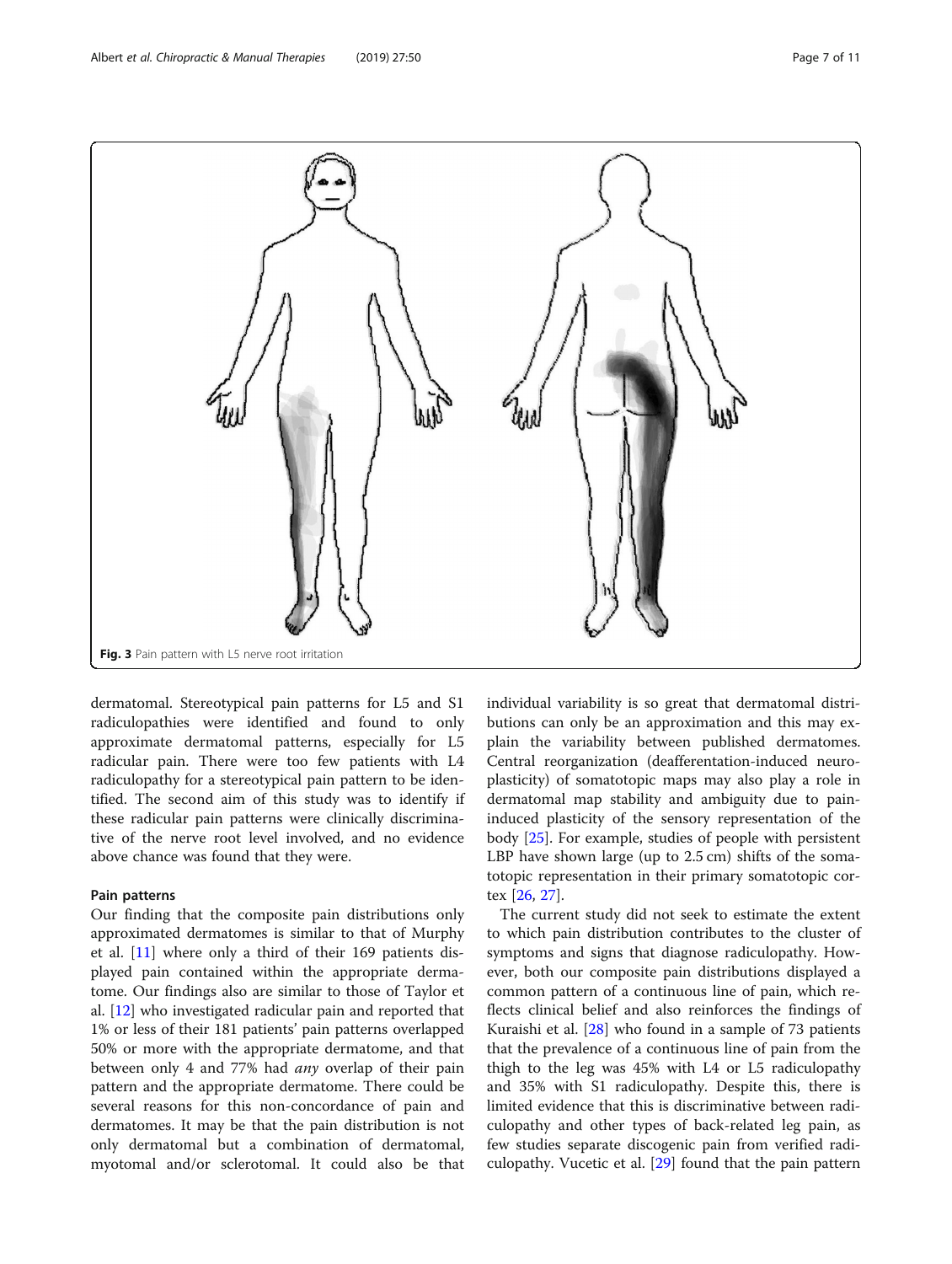<span id="page-7-0"></span>

of their patient sample with disc herniation was similar between those with and without surgical evidence of radiculopathy, suggesting it was not discriminative. Rankine et al. [\[13](#page-9-0)] found that the only pain distribution that differentiated those with radiculopathy from those without was an absence of pain in the anterior thigh and this was not a strong predictor (58% were correct for this dichotomous choice). This could be a focus of future research.

# Clinical utility

Exposure to the composite pain drawings did not improve beyond chance the participating clinicians' ability to judge the nerve root involved, even when the patients they were rating were those whose pain drawings actually formed the composite drawing. The proportion correctly rated was within that achievable by flipping a coin and the very low sensitivity/specificity and weak likelihood ratios reflected that inaccuracy. The difficulty of accurate classification is likely to have been related to a combination of the variability of pain distribution within each nerve root level and the overlap between the pain distributions of adjacent nerve roots. We are not aware of previous studies that have tested clinical utility by

directly assessing the discriminative ability of clinicians when using pain drawings.

Investigating individual test results in isolation may underestimate how they perform when combined with other clinical information during a diagnostic work-up and that could be perceived as a potential limitation of our study. However, the research design and the results of the current study are different from some previous approaches in that we did not attempt to determine the contribution of pain distribution to differentiating radicular pain from other forms of back-related leg pain in the general clinical LBP population. Instead, we designed this study to have a cohort with a very high probability of lumbar radiculopathy so that the unique contribution of the pain distribution to determining the level of the nerve root involvement could be identified. Furthermore, the study sample contained the most common levels (L5 and S1) of nerve root involvement [\[30](#page-9-0)].

A strength of this study is that all included patients had single-level, MRI and clinically confirmed, radiculopathy with hard neurological signs, which increased the precision of the findings. Also, the MRI findings of a herniated disc with clear nerve root impingement, that were a component of the screening used to include 91%  $(n = 85)$  of our patients, are those recommended by van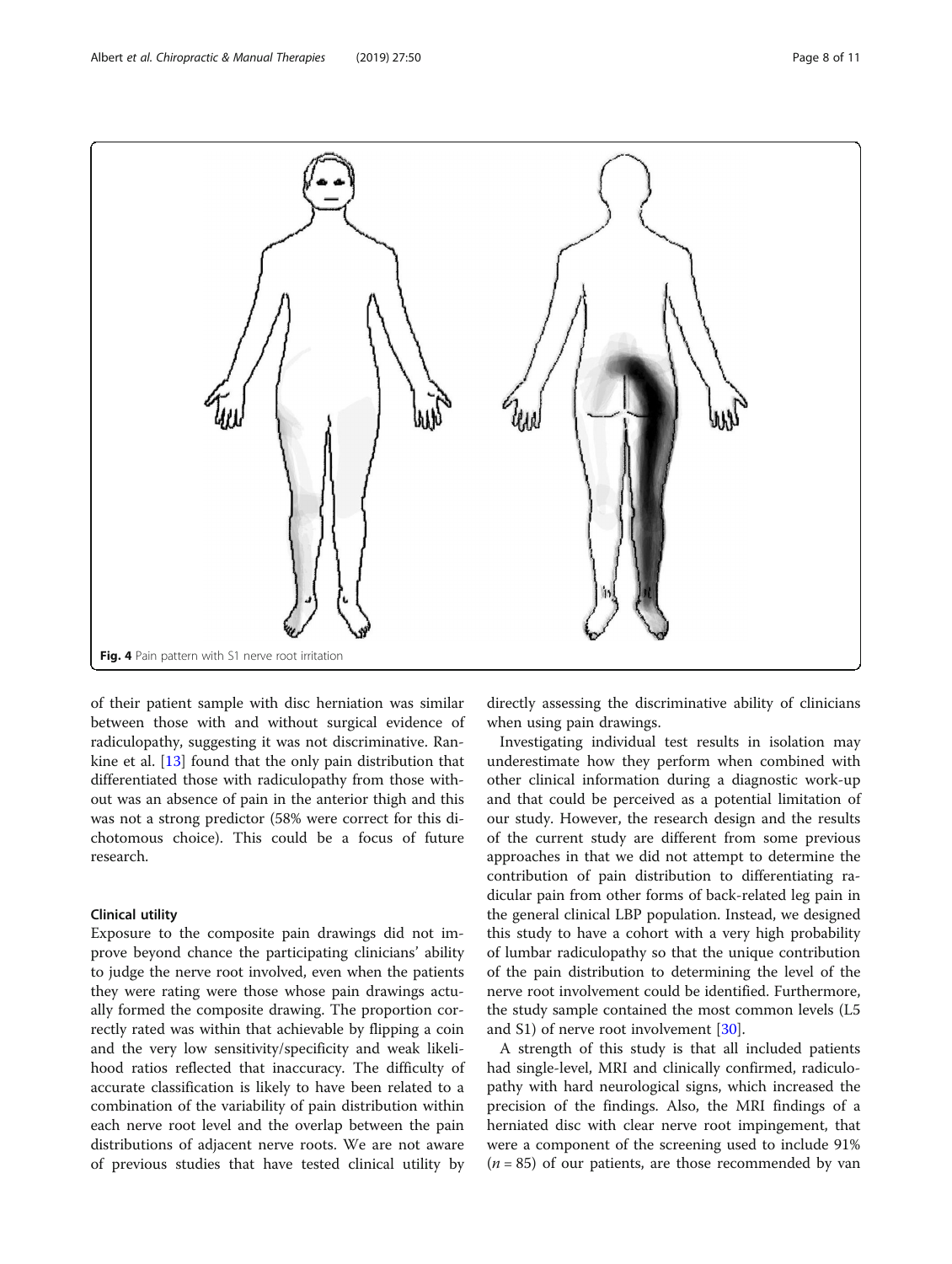<span id="page-8-0"></span>**Table 1** Proportion of pain charts ( $n = 53$ ) correctly classified by clinicians as being either from a patient with an L5 or S1 nerve root irritation

|                                                                                  | Discipline      | % correctly classified (n) | Group mean (95%Cl) <sup>a</sup> |
|----------------------------------------------------------------------------------|-----------------|----------------------------|---------------------------------|
| Did not see composite pain drawings                                              | Chiropractor    | 64.2% (34)                 | 54.4% (47.8 to 61.0%)           |
|                                                                                  | Chiropractor    | 54.7% (29)                 |                                 |
|                                                                                  | Medical Doctor  | 41.5% (22)                 |                                 |
|                                                                                  | Medical Doctor  | 47.2% (25)                 |                                 |
|                                                                                  | Physiotherapist | 60.4% (32)                 |                                 |
|                                                                                  | Physiotherapist | 58.5% (31)                 |                                 |
| Observed composite pain drawings for 2 min before rating patient's pain drawings | Chiropractor    | 49.1% (26)                 | 54.8% (48.1 to 61.3%)           |
|                                                                                  | Chiropractor    | 41.5% (22)                 |                                 |
|                                                                                  | Medical Doctor  | 64.2% (34)                 |                                 |
|                                                                                  | Medical Doctor  | 58.8% (31)                 |                                 |
|                                                                                  | Physiotherapist | 56.6% (30)                 |                                 |
|                                                                                  | Physiotherapist | 58.5% (31)                 |                                 |
| Could refer to composite pain drawings at any time                               | Chiropractor    | 54.7% (29)                 | 54.8% (48.0 to 61.4%)           |
|                                                                                  | Chiropractor    | 41.5% (22)                 |                                 |
|                                                                                  | Medical Doctor  | 56.6% (30)                 |                                 |
|                                                                                  | Medical Doctor  | 56.8% (30)                 |                                 |
|                                                                                  | Physiotherapist | 62.3% (33)                 |                                 |
|                                                                                  | Physiotherapist | 56.6% (30)                 |                                 |

<sup>a</sup> The width of the confidence intervals have been adjusted (Tryon, 2001) such that when no numerical overlap occurs between confidence intervals for any particular comparison, a difference between these proportions can be concluded with 95% confidence

der Windt et al. [[31](#page-9-0)] as a meaningful definition of a positive imaging result for lumbar radiculopathy due to disc herniation in people with LBP. The remaining 9%  $(n = 8)$  of patients had clinical signs of radiculopathy and a single-level disc herniation at the appropriate level but no nerve root contact on MRI. They may have had nerve root contact if their posture in the MRI had been different or their nerve root irritation may have been due to chemical irritation secondary to the disc lesion. A further strength is that the study included investigation of the clinical utility of composite drawings.

The study also has some other potential weaknesses. As some people can have nerve root compression but no pain, it is theoretically possible that some of the included patients' pain and neurological signs actually arose from a structure other than the compressed nerve root, such as inflammation of an adjacent nerve root or secondary to piriformis syndrome. Similarly, anatomical variation in pre-fixing and post-fixing of the nerve roots may introduce errors in identifying on MRI which nerve root is compromised within a vertebral foramen, though this occurrence is believed to be quite rare. For example, in the case series by Postacchini et al. [\[32\]](#page-9-0) of 2123 patients who underwent lumbosacral myelography, 46 (2.2%) had anomalous lumbosacral nerve roots but only seven (0.4%) had anomalous L5 or S1 nerve roots that were compressed. Another potential weakness is that the MRIs were

obtained between 2000 and 2001 using a 0.2 T MRI, whereas now the use of 3.0 T is emerging as the radiological standard for MRI field strength. We also acknowledge that no electrodiagnostic testing (nerve conduction studies) was performed in this study and such testing could potentially make a contribution to a reference standard for radiculopathy. However, the diagnostic performance of nerve conduction studies remains unclear [[31](#page-9-0), [33](#page-9-0)]. Similarly, magnetic resonance neurography using T-2 mapping is emerging as a more sensitive means of detecting nerve root lesions and radicular disorders [\[34,](#page-9-0) [35](#page-10-0)]. However, this promising technology is not widely available and is currently undergoing evaluation regarding its effectiveness for the general population.

# Conclusions

Composite pain patterns from patients in this sample, with L5 or S1 nerve root irritation, only approximated those of sensory dermatomes. Providing clinicians with level-specific knowledge of radicular pain patterns did not improve beyond chance their diagnostic accuracy of the involved nerve root level. On its own, pain distribution appears to provide minimal diagnostic information about the individual nerve root affected, even in this highly selected cohort with MRI-confirmed unisegmental radiculopathy and multiple neurological signs.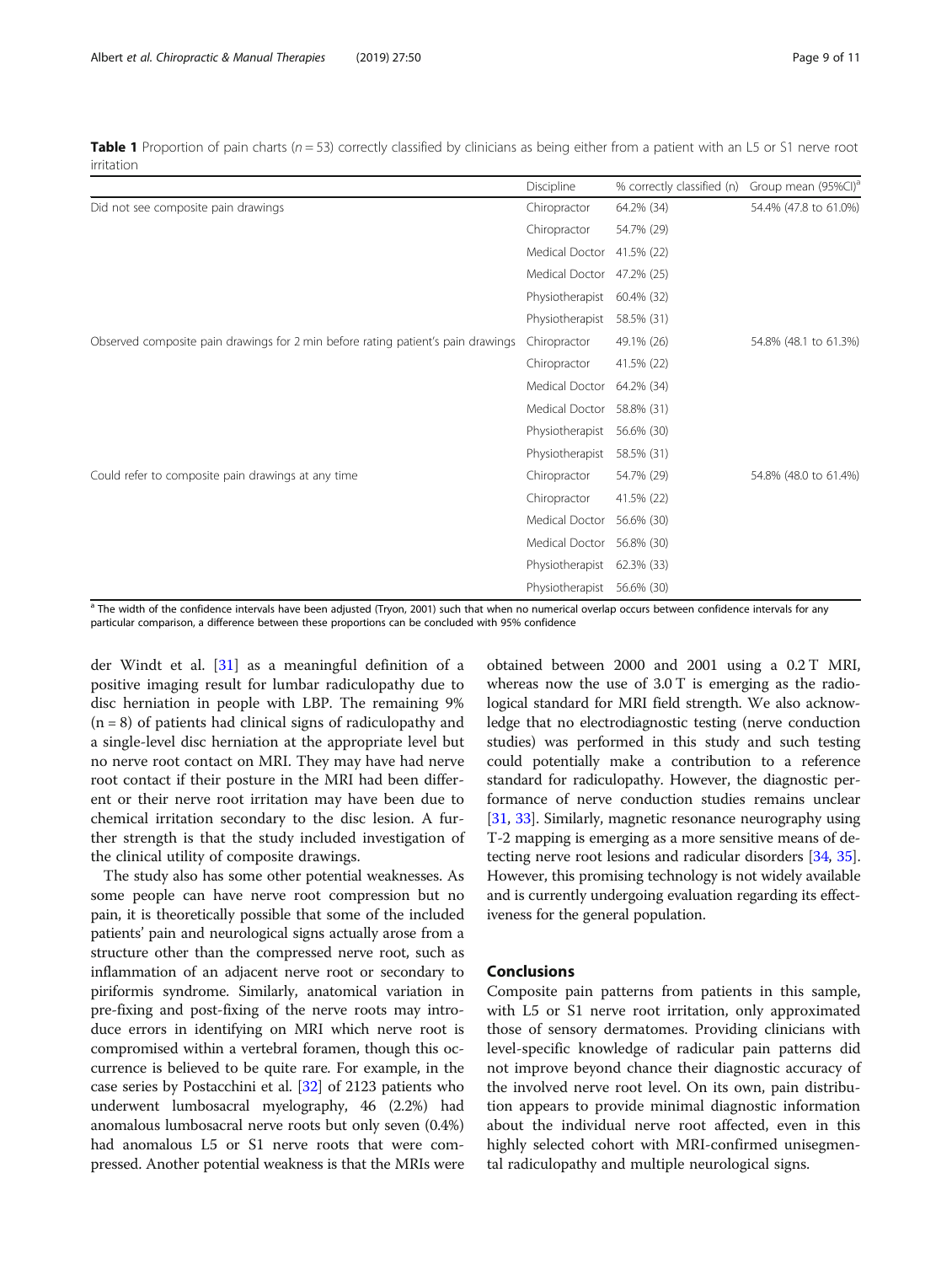## <span id="page-9-0"></span>Acknowledgements

The authors wish to thank the participants of this study.

#### Authors' contributions

HBA and PK conceived of the idea for the study and wrote the draft article. HBA collected the primary data. HBA, JKH, HS and PK contributed to the design of the study and the processing of the pain drawings for this secondary analysis. HBA, JKH, HS and PK all contributed to the analysis and interpretation of the data, revised the article and approved its final version.

#### Funding

This research did not receive any specific grant from funding agencies in the public, commercial or not-for-profit sectors.

# Availability of data and materials

The datasets used and/or analysed during the current study are available from the corresponding author on reasonable request.

## Ethics approval and consent to participate

The original RCT was approved by the local ethics committee (reference number VP20010134) and all procedures were in accordance with the 1964 Helsinki declaration and its later amendments. Under Danish law, the secondary analysis of these de-identified data did not require separate ethics approval (The Act on Processing of Personal Data, December 2012, Section 5.2; Act on Research Ethics Review of Health Research Projects, October 2013, Section 14.2).

## Consent for publication

Not applicable.

#### Competing interests

The authors have no competing interests to declare.

#### Author details

<sup>1</sup>The Modic Clinic, Odense, Denmark. <sup>2</sup>Research Department, Spine Centre of Southern Denmark, Lillebaelt Hospital, Middelfart, Denmark. <sup>3</sup>School of Physiotherapy and Exercise Science, Curtin University, Kent St, Bentley, Perth, WA 6102, Australia. <sup>4</sup>Department of Sports Science and Clinical Biomechanics, University of Southern Denmark, Odense, Denmark.

# Received: 18 February 2019 Accepted: 18 July 2019 Published online: 07 October 2019

#### References

- 1. Heliovaara M, Makela M, Knekt P, Impivaara O, Aromaa A. Determinants of sciatica and low-back pain. Spine. 1991;16(6):608–14.
- 2. Macaskill P, Walter SD, Irwig L, Franco EL. Assessing the gain in diagnostic performance when combining two diagnostic tests. Stat Med. 2002;21:2527–46.
- 3. Shvartzman L, Weingarten E, Sherry H, Levin S, Persaud A. Cost-effectiveness analysis of extended conservative therapy versus surgical intervention in the management of herniated lumbar intervertebral disc. Spine. 1992;17(2):176–82.
- 4. Olmarker K. Radicular pain recent pathophysiologic concepts and therapeutic implications. Schmerz (Berlin, Germany). 2001;15(6):425–9.
- 5. Konstantinou K, Hider SL, Vogel S, Beardmore R, Somerville S. Development of an assessment schedule for patients with low back-associated leg pain in primary care: a Delphi consensus study. Europ Spine J. 2012;21(7):1241–9.
- 6. Bogduk N. Clinical anatomy of the lumbar spine and sacrum., 3rd edn. New York: Churchill Livingstone; 1997.
- 7. Jensen TS, Dahl JB, Arendt-Nielsen L. Pain a textbook (Smerter- en lærebog), vol. 1st. FADLs Forlag A/S: Copenhagen; 2003.
- 8. Butler D. The sensitive nervous system. 1st ed. Adelaide: NOI Group Publications; 2000.
- 9. Mitchell S. The supply of nerves to the skin. Philadelphia Medical Times. 1874;4:401-3.
- 10. Beattie PF, Meyers SP, Stratford P, Millard RW, Hollenberg GM. Associations between patient report of symptoms and anatomic impairment visible on lumbar magnetic resonance imaging. Spine. 2000;25(7):819–28.
- 11. Murphy DR, Hurwitz EL, Gerrard JK, Clary R. Pain patterns and descriptions in patients with radicular pain: does the pain necessarily follow a specific dermatome? Chiro Osteopat. 2009;17:9.
- 12. Taylor CS, Coxon AJ, Watson PC, Greenough CG. Do L5 and S1 nerve root compressions produce radicular pain in a dermatomal pattern? Spine. 2013; 38(12):995–8.
- 13. Rankine JJ, Fortune DG, Hutchinson CE, Hughes DG, Main CJ. Pain drawings in the assessment of nerve root compression - a comparative study with lumbar spine magnetic resonance imaging. Spine. 1998;23: 1668–76.
- 14. Albert HB, Manniche C. The efficacy of systematic active conservative treatment for patients with severe sciatica: a single-blind, randomized, clinical, controlled trial. Spine. 2012;37(7):531–42.
- 15. Sorensen SJ, Kjaer P, Jensen TS, Andersen P. Low field magnetic resonance imaging of the lumbar spine: reliability of qualitative evaluation of disc and muscle parameters. Acta Radiol. 2006;47:947–53.
- 16. Milette P. The proper terminology for reporting lumbar intervertebral disk disorders. Am J Neuroradiol. 1997;18:1859–66.
- 17. Fardon D, Milette P. Nomenclature and classification of lumbar disc pathology. Recommendations of the combined task forces of the North American Spine Society, American Society of Spine Radiology, and American Society of Neuroradiology. Spine. 2001;26(5):E93–E113.
- 18. Kjaer P. Low back pain in relation to lumbar spine abnormalities as identified by magnetic resonance imaging. Odense: PhD thesis. University of Southern Denmark; 2004.
- 19. Foerster O. The dermatomes in man. Brain. 1933;56:1–39.
- 20. Keegan JJ, Garrett FD. The segmental distribution of the cutaneous nerves in the limbs of man. Anat Rec. 1948;102(4):409–37.
- 21. Bossuyt PM, Reitsma JB, Linnet K, Moons KG. Beyond diagnostic accuracy: the clinical utility of diagnostic tests. Clin Chem. 2012;58(12): 1636–43.
- 22. Manchikanti L, Derby R, Wolfer L, Singh V, Datta S, Hirsch JA. Evidencebased medicine, systematic reviews, and guidelines in interventional pain management: part 5. Diagnostic accuracy studies. Pain Physician. 2009;12(3):517–40.
- 23. Altman DG. Practical statistics for medical research. London: Chapman and Hall; 1991.
- 24. Tryon WW. Evaluating statistical difference, equivalence, and indeterminancy using inferential confidence intervals: an integrated alternative method of conducting null hypothesis statistical tests. Psychol Methods. 2001;6(4):371–86.
- 25. Pelletier R, Higgins J, Bourbonnais D. Is neuroplasticity in the central nervous system the missing link to our understanding of chronic musculoskeletal disorders? BMC Musculoskelet Disord. 2015;16:25.
- 26. Flor H, Braun C, Elbert T, Birbaumer N. Extensive reorganization of primary somatosensory cortex in chronic back pain patients. Neurosci Lett. 1997; 224(1):5–8.
- 27. Lloyd D, Findlay G, Roberts N, Nurmikko T. Differences in low back pain behavior are reflected in the cerebral response to tactile stimulation of the lower back. Spine. 2008;33(12):1372–7.
- 28. Kuraishi K, Hanakita J, Takahashi T, Minami M, Watanabe M, Uesaka T, Honda F. Study on the area of pain and numbness in cases with lumbosacral radiculopathy. No shinkei geka Neurological surgery. 2012;40(10):877–85.
- 29. Vucetic N, Maattanen H, Svensson O. Pain and pathology in lumbar disc hernia. Clin Orthop Relat Res. 1995;320:65–72.
- 30. Albert HB, Briggs AM, Kent P, Byrhagen A, Hansen C, Kjaergaard K. The prevalence of MRI-defined spinal pathoanatomies and their association with modic changes in individuals seeking care for low back pain. Europ Spine J. 2011;20(8):1355–62.
- 31. van der Windt DA, Simons E, Riphagen AC II, Verhagen AP, Laslett M, Deville W, Deyo RA, Bouter LM, de Vet HC, et al. Physical examination for lumbar radiculopathy due to disc herniation in patients with low-back pain. Cochrane Database Syst Rev. 2010;(2):CD007431.
- 32. Postacchini F, Urso S, Ferro L. Lumbosacral nerve-root anomalies. J Bone Joint Surg Am. 1982;64(5):721–9.
- 33. Narayanaswami P, Geisbush T, Jones L, Weiss M, Mozaffar T, Gronseth G, Rutkove SB. Critically re-evaluating a common technique: accuracy, reliability, and confirmation bias of EMG. Neurology. 2016;86(3):218–23.
- 34. Du R, Auguste KI, Chin CT, Engstrom JW, Weinstein PR. Magnetic resonance neurography for the evaluation of peripheral nerve, brachial plexus, and nerve root disorders. J Neurosurg. 2010;112(2): 362–71.